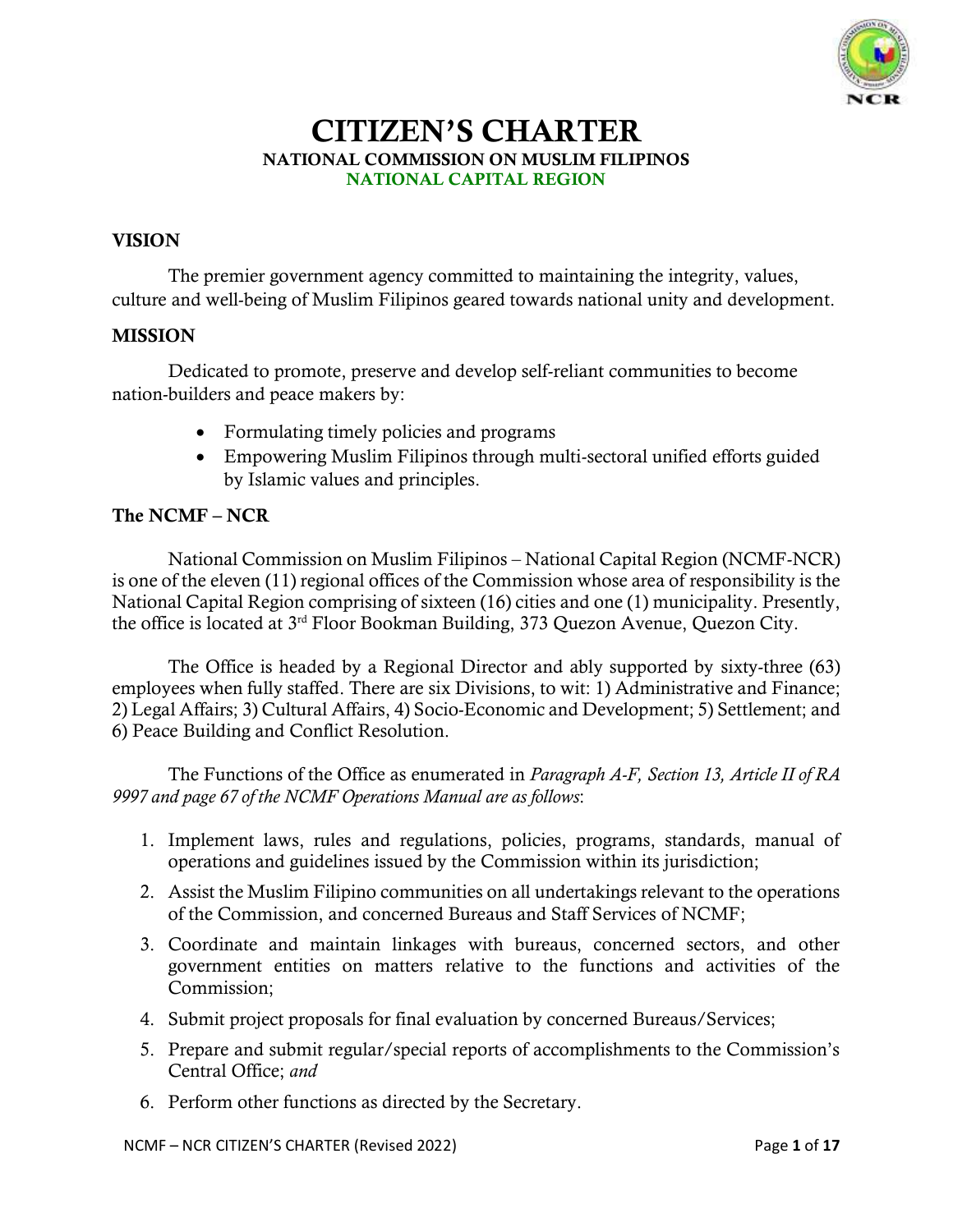

# ORGANIZATIONAL STRUCTURE



*(see ANNEX A for Updated Staffing)*

## FRONTLINE SERVICES

| A. Socio-Cultural Services<br>Frontline Division :        | Cultural Affairs                                                                                                                           |
|-----------------------------------------------------------|--------------------------------------------------------------------------------------------------------------------------------------------|
| <b>B. Socio-Economic Services</b><br>Frontline Division : | Socio-Economic and Development                                                                                                             |
| C. Social Protection<br>Frontline Divisions:              | <b>Settlement</b><br>Legal Affairs<br>Peace Building and Conflict Resolution                                                               |
|                                                           | <b>GENERAL SUPPORT</b>                                                                                                                     |
| D. Support to Office<br>$\ddot{\phantom{0}}$              | Administrative and Finance (with Medical Section)<br>Gender and Development Focal Point System<br>Occupational Safety and Health Committee |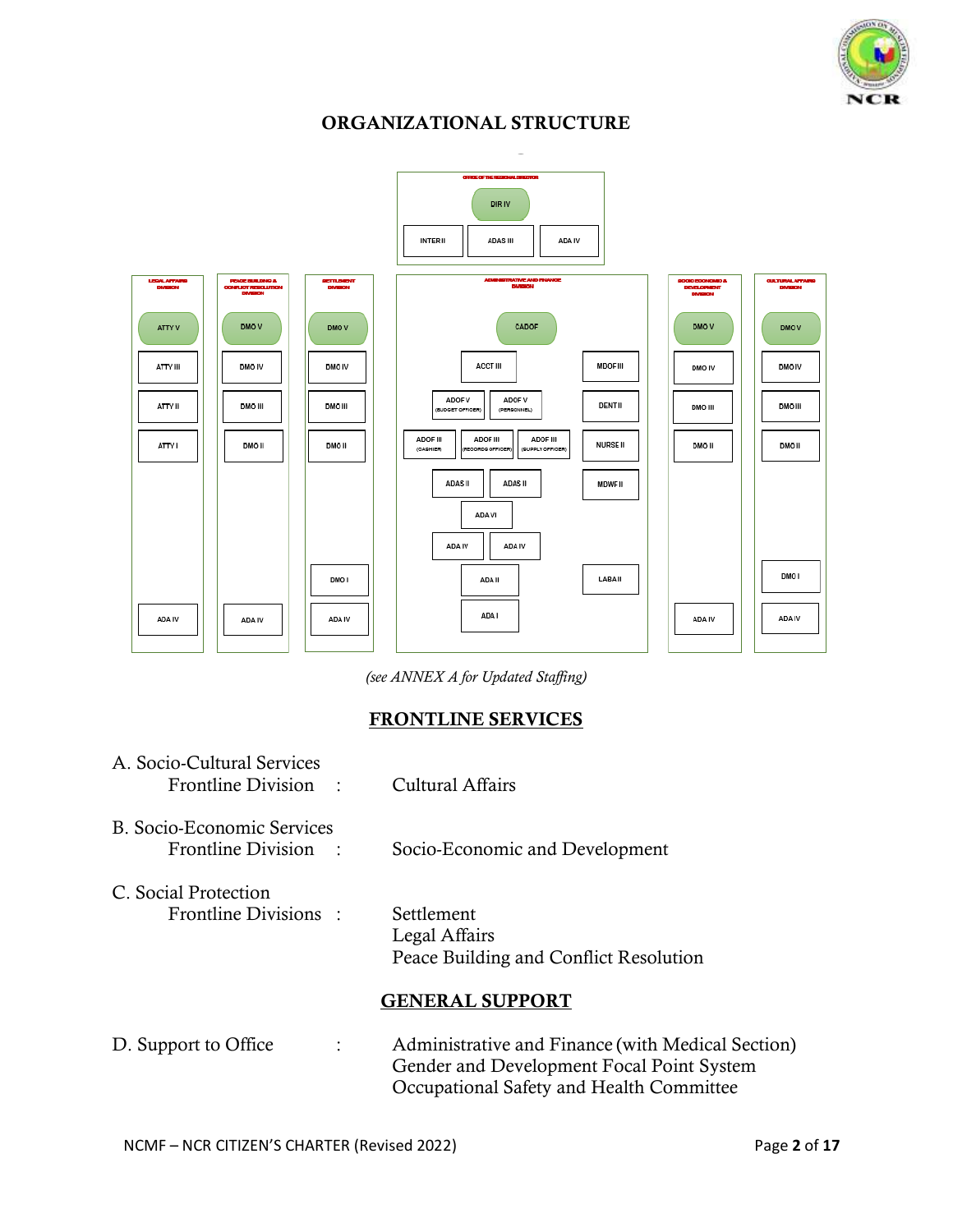

## A. CULTURAL AFFAIRS DIVISION

## I. ISSUANCE OF ENDORSEMENTS AND CERTIFICATES Tribal Membership (Hajj), Cultural Center, Muslim Organizations and Madrasah Recognition and Accreditation of Shiekhs

| Who May Avail of Service | : Muslim Communities in Metro Manila |
|--------------------------|--------------------------------------|
| Service Schedule         | : Mondays – Fridays $(8:00am - 5pm)$ |

| <b>STEP</b>    | APPLICANT/<br><b>CLIENT</b>                                        | <b>SERVICE PROVIDER</b>                                                                                           | <b>DURATION</b><br><b>OF</b><br><b>ACTIVITY</b><br><b>(UNDER NORMAL</b><br><b>CIRCUMSTANCES)</b> | UNIT/<br>PERSON-<br>IN-<br><b>CHARGE</b> | <b>FORM/S</b>                                                |
|----------------|--------------------------------------------------------------------|-------------------------------------------------------------------------------------------------------------------|--------------------------------------------------------------------------------------------------|------------------------------------------|--------------------------------------------------------------|
| 1              | Secures the<br>forms and list<br>of requirements<br>from CAD staff | Provides the form with the<br>list of requirements                                                                | 2 minutes                                                                                        | <b>ADA</b>                               | Application<br>form with<br>the list of<br>require-<br>ments |
| $\overline{2}$ | Accomplishes<br>the forms in<br>duplicate.                         |                                                                                                                   | 5 minutes                                                                                        | <b>ADA</b>                               |                                                              |
| $\overline{3}$ | Submits the<br>forms and all<br>requirements                       | Receives and reviews the<br>accomplished forms.<br>Forwards to CAD staff for<br>signature.                        | 5 minutes                                                                                        | DMO II                                   |                                                              |
| $\overline{4}$ |                                                                    | Verifies the data from the<br>office records and signs.<br>Forwards to CAD Chief<br>for initial sign of approval. | 5 minutes                                                                                        | DMO II                                   |                                                              |
| 5              |                                                                    | Reviews the data and<br>signs.<br>Recommends to DIR IV<br>for approval.                                           | 5 minutes                                                                                        | CAD<br>Chief                             |                                                              |
| 6              |                                                                    | DIR IV approves                                                                                                   | $\overline{2}$ minutes                                                                           | DIR IV                                   |                                                              |
| $\overline{7}$ |                                                                    | Releases the endorsement<br>or certificate to the<br>requesting applicant.                                        | 1 minute                                                                                         | <b>ADA</b>                               |                                                              |
| 8              | Receives the<br>document and<br>signs the<br>logbook.              | Records the transaction in<br>the logbook.<br><b>END OF TRANSACTION</b>                                           | 1 minute                                                                                         | <b>ADA</b>                               |                                                              |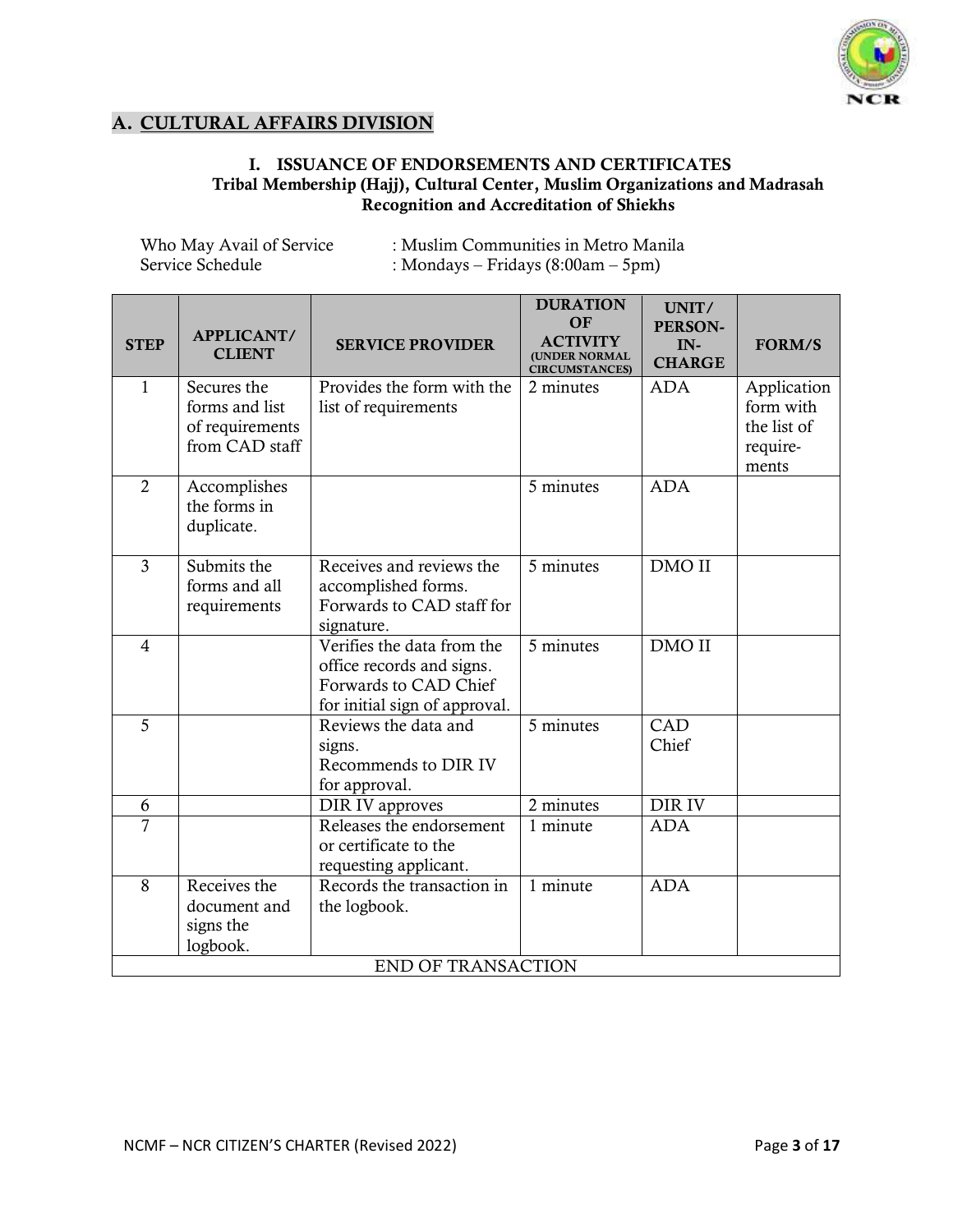

 $\overline{\phantom{a}}$ 

## II. E-HAJJ REGISTRATION

Who May Avail of Service : Muslim Communities in Metro Manila<br>Service Schedule : Mondays – Fridays (8:00am – 5pm) : Mondays – Fridays (8:00am – 5pm)

| <b>STEP</b>    | APPLICANT/<br><b>CLIENT</b>                                                                                                                                | <b>SERVICE PROVIDER</b>                                                                                                                                                                               | <b>DURATION</b><br><b>OF</b><br><b>ACTIVITY</b><br><b>(UNDER NORMAL</b><br><b>CIRCUMSTANCES)</b> | UNIT/<br>PERSON-<br>IN-<br><b>CHARGE</b> | FORM/S                                                                            |
|----------------|------------------------------------------------------------------------------------------------------------------------------------------------------------|-------------------------------------------------------------------------------------------------------------------------------------------------------------------------------------------------------|--------------------------------------------------------------------------------------------------|------------------------------------------|-----------------------------------------------------------------------------------|
| 1              | Sign in on the<br>provided link /<br>QR Code and<br>fill up the eHajj<br>Google Form<br>to register for<br>Hajj 2022                                       | Check email from the<br>BPE for the list of eHajj<br>registrants who opted to<br>register through your<br>office / center.                                                                            | 2 minutes                                                                                        | <b>BPE</b>                               | bit.ly/NC<br>MFHajj202<br>2 or<br>https://for<br>ms.gle/NZ<br>NrrGoM4h<br>VofYpZ8 |
| $\overline{2}$ | Wait for the<br>confirmation<br>from the BPE<br>to be sent<br>through your<br>email                                                                        | Advise the IP to wait for<br>the confirmation from the<br>BPE.                                                                                                                                        |                                                                                                  | <b>BPE</b>                               |                                                                                   |
| $\overline{3}$ | Proceed to the<br>Hajj<br>Registration<br>and Processing<br>Center (HRPC)<br>to submit your<br>passport and<br>show the<br>authentic copy<br>of VaxCertPH. | Receive the submitted<br>passport of the IP and<br>check the authenticity of<br>the uploaded VaxCertPH.<br>Safekeep the passport and<br>the copy of VaxCertPH<br>submitted in a secure<br>place.      | 5 minutes                                                                                        | DMO II                                   |                                                                                   |
| $\overline{4}$ | Wait for the<br>call of the<br>HRPC for the<br>pick-up of the<br>issued Order of<br>Payment and<br>pay then in the<br>designated<br>bank                   | Prepare an update report<br>regarding the Submission<br>of eHajj Requirements by<br>the IPs on a daily basis<br>Wait for the instruction of<br>the BPE to issue an Order<br>of Payment to certain IPs |                                                                                                  | DMO II                                   |                                                                                   |
| 5              | Return and<br>submit the<br>photocopies of<br>Deposit Slip as<br>proof of<br>payment                                                                       | Issue Official receipt to<br>the IP upon presentation<br>of the proof of payment<br>(Deposit Slip)<br>END OF TRANSACTION                                                                              | 5 minutes                                                                                        | <b>HRPC</b><br>Head /<br>DMO II          |                                                                                   |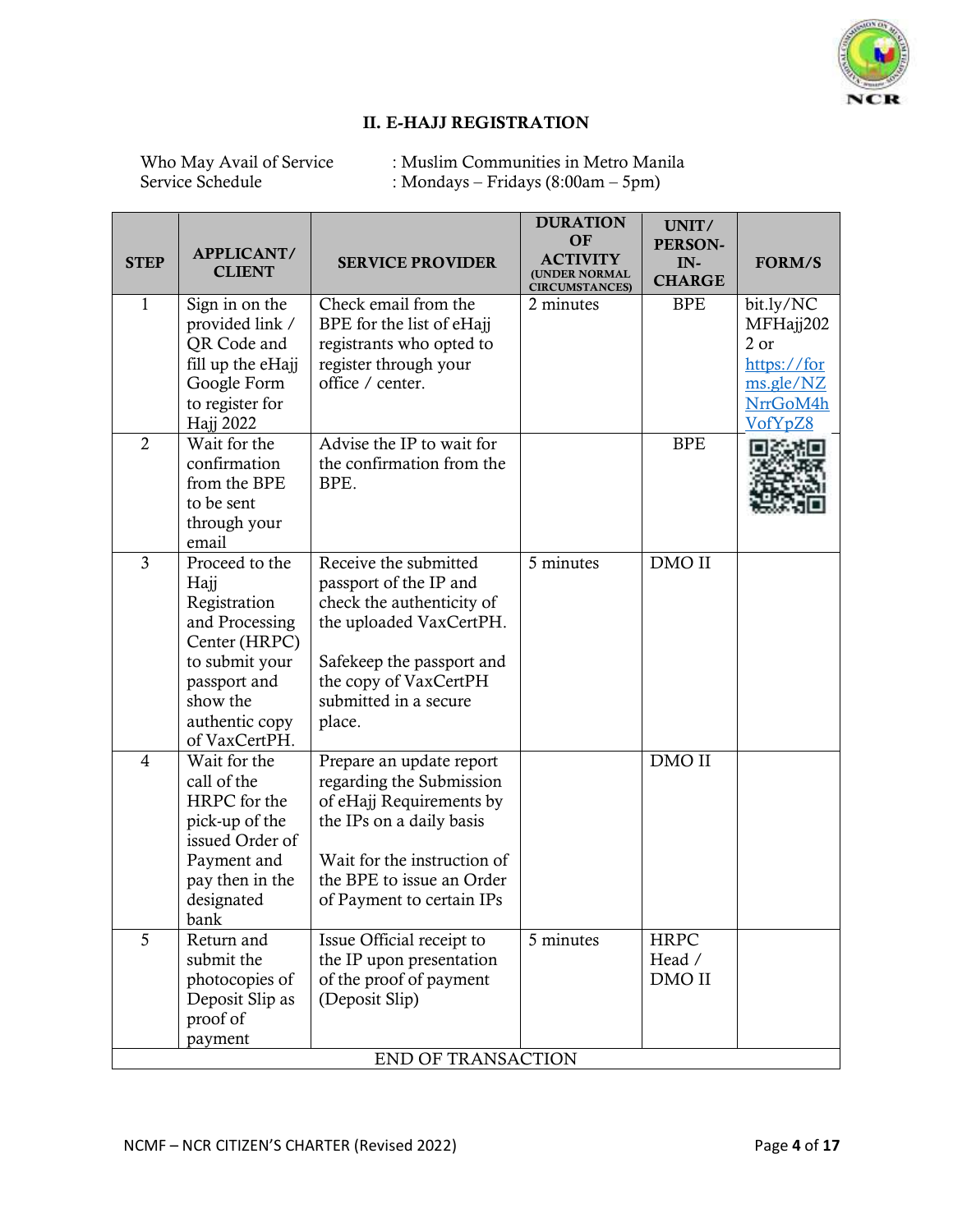

## B. SOCIO-ECONOMIC AND DEVELOPMENT DIVISION

## I. SKILLS TRAINING FOR EMPLOYMENT AND PEACE

| Who May Avail of Service | : Muslim Communities in Metro Manila |
|--------------------------|--------------------------------------|
| Service Schedule         | : Mondays – Fridays $(8:00am - 5pm)$ |

| <b>STEP</b>    | <b>APPLICANT/</b><br><b>CLIENT</b> | <b>SERVICE PROVIDER</b>   | <b>DURATION</b><br><b>OF</b><br><b>ACTIVITY</b><br><b>(UNDER NORMAL</b><br><b>CIRCUMSTANCES)</b> | UNIT/<br>PERSON-<br>$IN-$<br><b>CHARGE</b> | <b>FORM/S</b> |
|----------------|------------------------------------|---------------------------|--------------------------------------------------------------------------------------------------|--------------------------------------------|---------------|
| 1              | Registration of                    | Receive the document      | 2 minutes                                                                                        | <b>ADAIV</b>                               | Application   |
|                | applicant                          | like:                     |                                                                                                  |                                            | Form          |
|                |                                    | -NSO Birth Certificate    |                                                                                                  |                                            |               |
|                |                                    | -Highschool or College    |                                                                                                  |                                            |               |
|                |                                    | diploma                   |                                                                                                  |                                            |               |
|                |                                    | -Form $137$               |                                                                                                  |                                            |               |
|                |                                    | -Certificate of barangay  |                                                                                                  |                                            |               |
|                |                                    | (indigenous)              |                                                                                                  |                                            |               |
|                |                                    | -2x2 pictures             |                                                                                                  |                                            |               |
| $\overline{2}$ | Interview of                       | Review of proper          | 3 minutes                                                                                        | DMO II                                     |               |
|                | applicant                          | document for approval     |                                                                                                  |                                            |               |
| 3              | Process of                         | Approved document         | 2 minutes                                                                                        | DMO III                                    |               |
|                | requirement                        | process of identified     |                                                                                                  |                                            |               |
|                |                                    | training course           |                                                                                                  |                                            |               |
| $\overline{4}$ |                                    | Forward to SEDD Chief     | 5 minutes                                                                                        | <b>SEDD</b>                                |               |
|                |                                    | for approval              |                                                                                                  | Chief                                      |               |
| 5              |                                    | Documents ready for       | 1 minute                                                                                         |                                            |               |
|                |                                    | TESDA Skills training     |                                                                                                  |                                            |               |
|                |                                    | <b>END OF TRANSACTION</b> |                                                                                                  |                                            |               |

#### II. ACCESS TO MICRO FINANCE AND SERVICES

| Who May Avail of Service | : Muslim Communities in Metro Manila |
|--------------------------|--------------------------------------|
| Service Schedule         | : Mondays – Fridays $(8:00am - 5pm)$ |

| <b>STEP</b> | <b>APPLICANT/</b><br><b>CLIENT</b> | <b>SERVICE PROVIDER</b>                                                                                                                                   | <b>DURATION</b><br>OF<br><b>ACTIVITY</b><br><b>(UNDER NORMAL</b><br><b>CIRCUMSTANCES)</b> | UNIT/<br>PERSON-<br>$IN-$<br><b>CHARGE</b> | <b>FORM/S</b>       |
|-------------|------------------------------------|-----------------------------------------------------------------------------------------------------------------------------------------------------------|-------------------------------------------------------------------------------------------|--------------------------------------------|---------------------|
|             | Registration of<br>applicant       | Receive the document<br>like:<br>-NSO Birth Certificate<br>-Highschool or College<br>diploma<br>-Certificate of barangay<br>(indigenous)<br>-2x2 pictures | 2 minutes                                                                                 | <b>ADA IV</b>                              | Application<br>Form |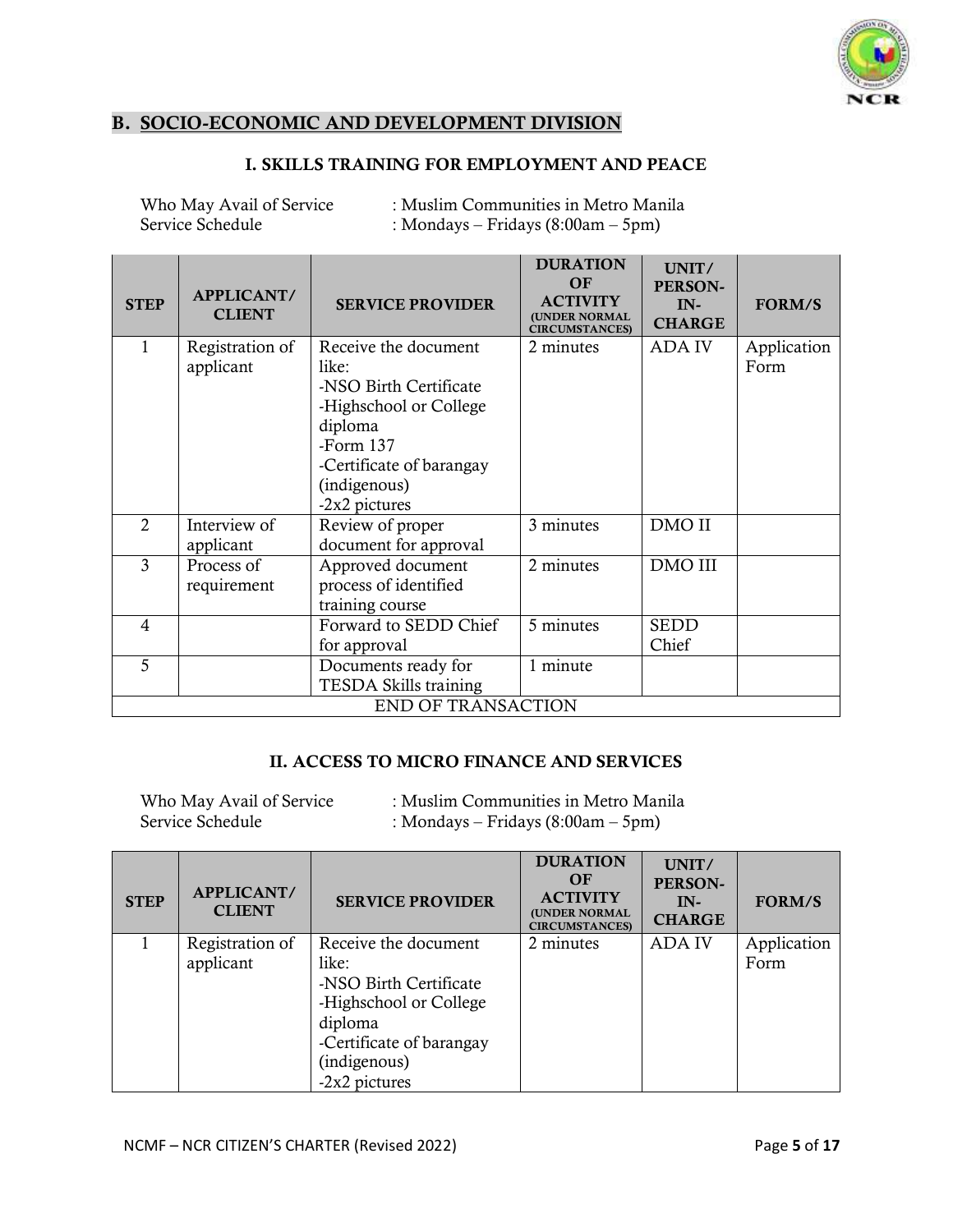

|   | Interview of<br>applicant | Review of proper<br>document for approval                            | 3 minutes | DMO II               |  |
|---|---------------------------|----------------------------------------------------------------------|-----------|----------------------|--|
| 3 | Process of<br>requirement | Approved document<br>process of identified<br>livelihood business    | 2 minutes | <b>DMO III</b>       |  |
|   |                           | Forward to SEDD Chief<br>for approval                                | 5 minutes | <b>SEDD</b><br>Chief |  |
| 5 |                           | Documents ready for<br>release thru DSWD SEA-<br>K financial support | 1 minute  |                      |  |
|   |                           | <b>END OF TRANSACTION</b>                                            |           |                      |  |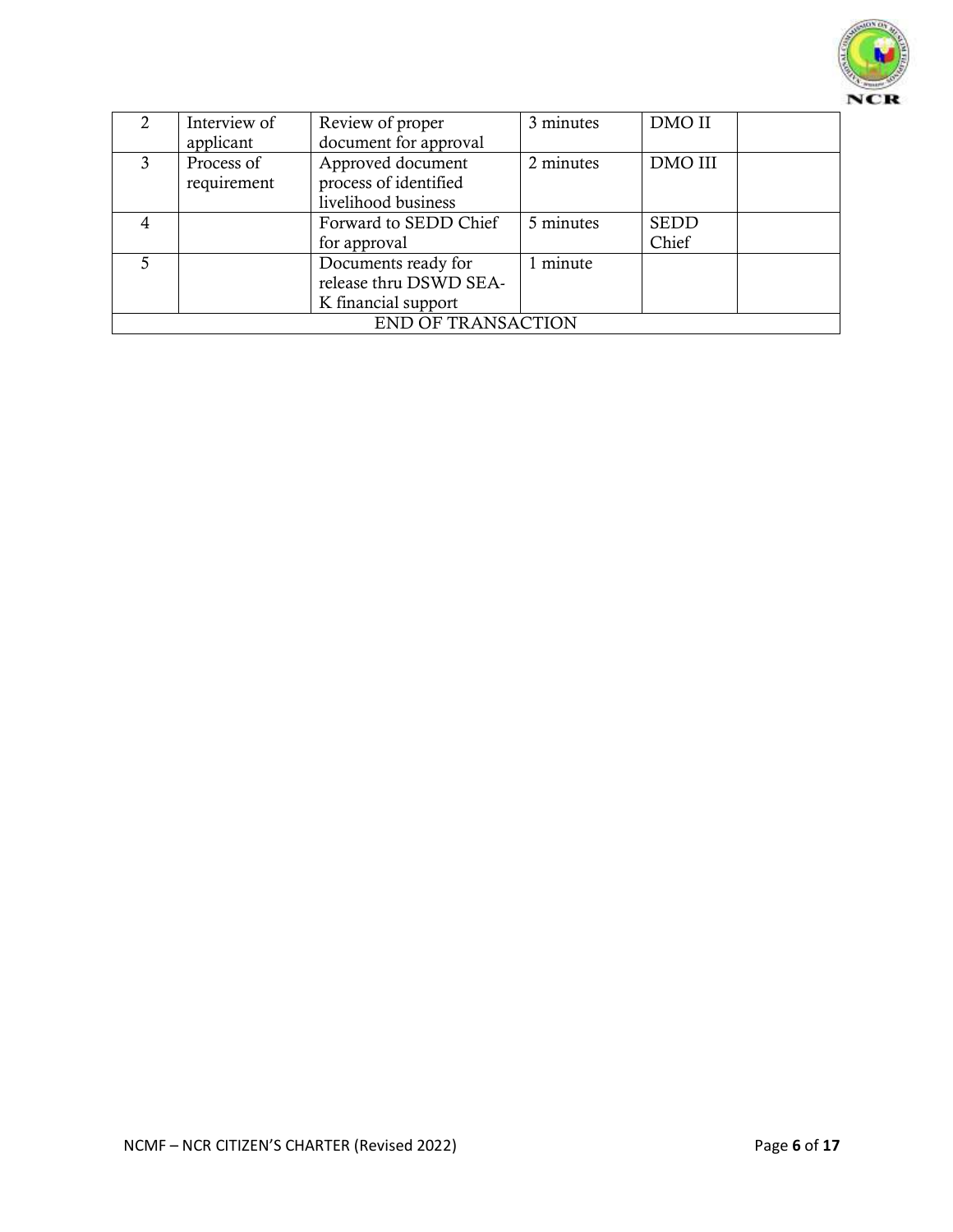

## C. SETTLEMENT DIVISION

#### I. RELIEF ASSISTANCE AND DISASTER COORDINATION

Who May Avail of Service : Muslim Communities in Metro Manila<br>Service Schedule : Mondavs – Fridavs (8:00am – 5pm) : Mondays – Fridays (8:00am – 5pm)

| <b>STEP</b>    | APPLICANT/<br><b>CLIENT</b>                                                                                                                                                                                                                                              | <b>SERVICE PROVIDER</b>                                                                                                                             | <b>DURATION</b><br>OF<br><b>ACTIVITY</b><br>(UNDER NORMAL<br><b>CIRCUMSTANCES)</b> | UNIT/<br><b>PERSON-</b><br>$IN-$<br><b>CHARGE</b>  | <b>FORM/S</b>                    |
|----------------|--------------------------------------------------------------------------------------------------------------------------------------------------------------------------------------------------------------------------------------------------------------------------|-----------------------------------------------------------------------------------------------------------------------------------------------------|------------------------------------------------------------------------------------|----------------------------------------------------|----------------------------------|
| $\mathbf{1}$   | Submits letter<br>of request for<br>relief assistance<br>with the<br>supporting<br>documents:<br>certification<br>from the<br>barangay<br>chairperson<br>and/or spot<br>report,<br>list of affected<br>families with<br>address, date<br>Birthday,<br>contact<br>number. | Receives and records<br>request for assistance and<br>submits to the office of the<br>regional director                                             | 2 minutes                                                                          | Informa-<br>tion<br>Officer or<br><b>Help Desk</b> | Relief<br>Distribu-<br>tion Form |
| $\overline{2}$ |                                                                                                                                                                                                                                                                          | The regional director<br>should give the Letter of<br>Request to the Settlement<br>Division for proper<br>actions.                                  | 2 minutes                                                                          | Office of<br>the RD                                |                                  |
| $\overline{3}$ |                                                                                                                                                                                                                                                                          | The assigned receiving<br>officer shall forward the<br>said document to                                                                             | 2 minutes                                                                          | <b>ADA</b>                                         |                                  |
| $\overline{4}$ | Interview of<br>client                                                                                                                                                                                                                                                   | Initial review and<br>assessment of submitted<br>document and forward<br>document for final review<br>and approval to initiate<br>ocular inspection | 2 minutes                                                                          | DMO II                                             |                                  |
| 5              |                                                                                                                                                                                                                                                                          | Review and approve<br>documents for ocular<br>inspection                                                                                            | 10 minutes                                                                         | DMO <sub>V</sub>                                   |                                  |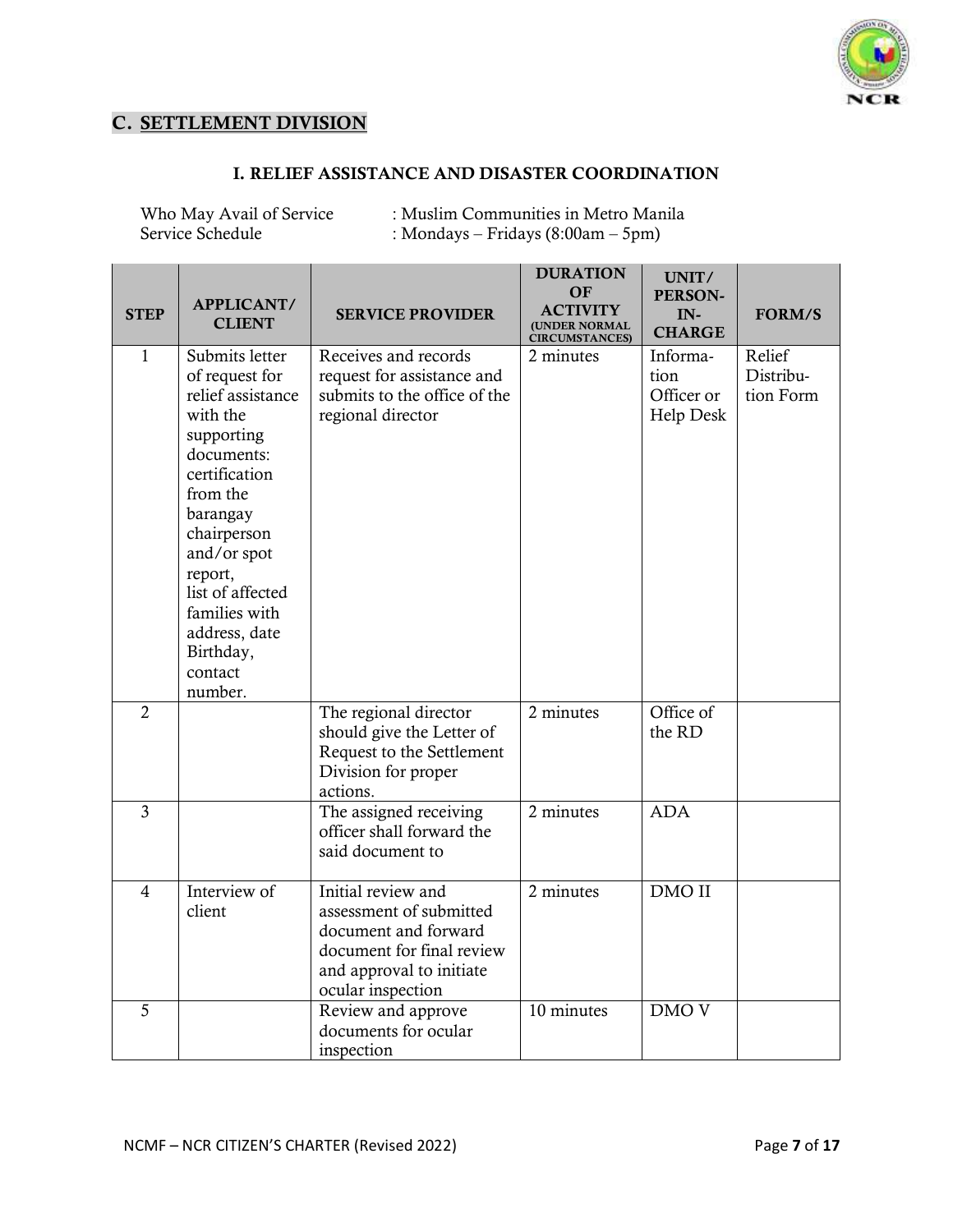

| 6              |                                                          | Approved document and<br>assign personnel for<br>inspection and assessment | 5 minutes  | DMO <sub>V</sub>                |
|----------------|----------------------------------------------------------|----------------------------------------------------------------------------|------------|---------------------------------|
| $\overline{7}$ | Client wait for<br>the ntice for<br>ocular<br>inspection | Conduct ocular inspection<br>and assessment                                | variables  | DMO II,<br>DMO <sub>1</sub>     |
| 8              |                                                          | Prepare and submit report                                                  | 10 minutes | DMO II,<br>DMO I                |
| 9              |                                                          | Approve report and<br>initiates request to<br>appropriate agency           | 3 minutes  | DMO <sub>V</sub>                |
| 10             |                                                          | Draft request letter that<br>must be precise, clear and<br>concise         | 10 minutes | DMO II                          |
| 11             |                                                          | Review and if in order<br>initials request letter                          | 3 minutes  | DMO <sub>V</sub>                |
| 12             |                                                          | Review and if in order<br>signs request letter                             | 5 minutes  | <b>RD</b>                       |
| 13             |                                                          | Forward request letter to<br>appropriate agency                            | 30 minutes | DMO II                          |
| 14             |                                                          | If approved, set guidelines<br>and schedule date of<br>activity            | 30 minutes | DMO <sub>V</sub>                |
| 15             |                                                          | Approves guidelines and<br>date of activity                                | 5 minutes  | <b>RD</b>                       |
| 16             |                                                          | <b>Conduct of Activity</b>                                                 | variable   | Settlement<br>Division<br>staff |
|                |                                                          | END OF TRANSACTION                                                         |            |                                 |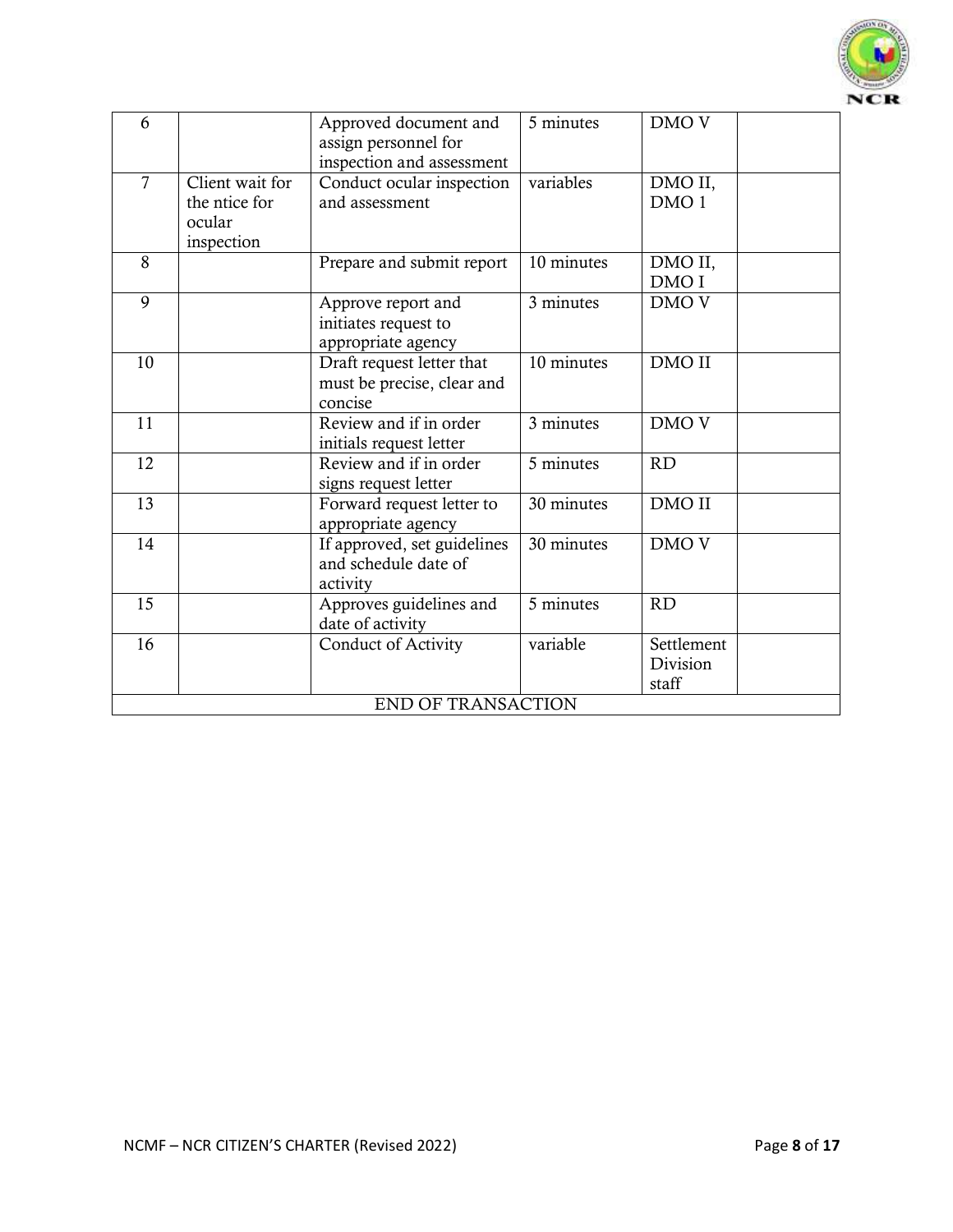

## D. LEGAL DIVISION

### I. LEGAL CONSULTATION

Who May Avail of Service : Muslim-Filipinos in Metro Manila<br>Service Schedule : Mondays – Fridays (8:00am – 5pm  $:$  Mondays – Fridays (8:00am – 5pm)

| <b>STEP</b>    | <b>APPLICANT/</b><br><b>CLIENT</b>                                                 | <b>SERVICE PROVIDER</b>                                                                                                                   | <b>DURATION</b><br>OF<br><b>ACTIVITY</b><br><b>(UNDER NORMAL</b><br><b>CIRCUMSTANCES)</b> | UNIT/<br><b>PERSON-</b><br>$IN-$<br><b>CHARGE</b>                                    | <b>FORM/S</b>               |
|----------------|------------------------------------------------------------------------------------|-------------------------------------------------------------------------------------------------------------------------------------------|-------------------------------------------------------------------------------------------|--------------------------------------------------------------------------------------|-----------------------------|
| 1              | Inform the<br>front desk for<br>the intention of<br>getting legal<br>consultation. | Front desk will endorse<br>the client to the Legal<br>Affairs Division (LAD).                                                             | 1 Minute                                                                                  | Staff on<br>duty from<br>Adminis-<br>trative and<br>Finance<br>Division<br>$(AFD)$ . |                             |
| $\overline{2}$ | Proceed to<br>Legal Affairs<br>Division<br>$(LAD)$ .                               | ADA IV will require<br>client to fill-out Legal<br>Assistance Form and<br>endorse it to lawyers of<br>Legal Affairs Division<br>$(LAD)$ . | 5 Minutes                                                                                 | <b>ADA IV</b>                                                                        | Legal<br>Assistance<br>Form |
| 3              | Endorse to<br>lawyers of<br>Legal Affairs<br>Division<br>$(LAD)$ .                 | Atty 3 will conduct<br>exhaustive interview with<br>the client.                                                                           | 30 Minutes                                                                                | Atty 3                                                                               |                             |
| $\overline{4}$ |                                                                                    | Atty 3 will render legal<br>opinion on the concern of<br>the client.<br><b>END OF TRANSACTION</b>                                         | 30 Minutes                                                                                | Atty 3                                                                               |                             |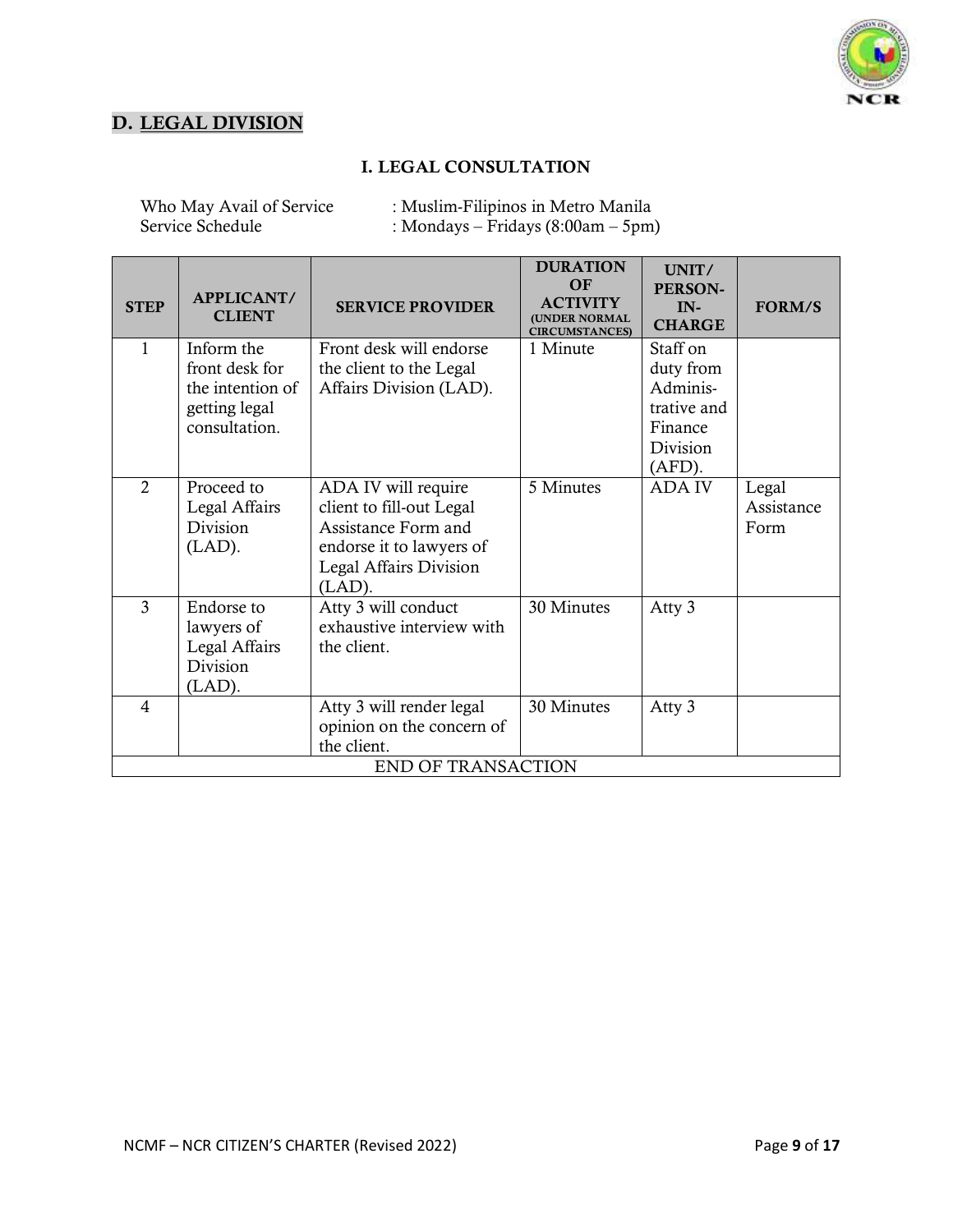

## E. PEACE BUILDING AND CONFLICT RESOLUTION DIVISION

## I. REQUEST FOR MEDIATION

Who May Avail of Service : Muslim Communities in Metro Manila<br>Service Schedule : Mondays – Fridays (8:00am – 5pm) : Mondays – Fridays  $(8:00am - 5pm)$ 

| <b>STEP</b>    | APPLICANT/<br><b>CLIENT</b>                                                                             | <b>SERVICE PROVIDER</b>                                          | <b>DURATION</b><br>OF<br><b>ACTIVITY</b><br>(UNDER NORMAL<br><b>CIRCUMSTANCES)</b> | UNIT/<br>PERSON-<br>$IN-$<br><b>CHARGE</b> | <b>FORM/S</b>                                 |
|----------------|---------------------------------------------------------------------------------------------------------|------------------------------------------------------------------|------------------------------------------------------------------------------------|--------------------------------------------|-----------------------------------------------|
| $\mathbf{1}$   | Secure and fill-<br>up Request<br>Form for<br>Conflict<br>Resolution                                    | Receives the document                                            | 3 minutes                                                                          | <b>ADA IV</b>                              | Request<br>Form for<br>Conflict<br>Resolution |
| $\overline{2}$ | Proceed to the<br><b>PCRD</b> Staff for<br>Interview                                                    | Interview the client                                             | 20 minutes                                                                         | <b>DMO</b><br>II/DMO<br>III                |                                               |
| 3              | Wait for the<br>schedule of<br>preliminary<br>meeting                                                   | Schedule a preliminary<br>meeting for both<br>interested parties | 5 minutes                                                                          | <b>DMO</b><br>II/III                       |                                               |
| $\overline{4}$ | Secure a copy<br>of the schedule<br>and notice of<br>meeting and<br>deliver it to the<br>opposing party | Provide a copy of the<br>schedule and notice of<br>meeting       | 10 minutes                                                                         | DMO IV/<br>Chief                           | Notice of<br>Meeting                          |
| 5              | Attend the<br>scheduled<br>meeting<br>(Personal<br>Appearance)                                          | Mediation process                                                | 2 hours                                                                            | DMO IV/<br>Chief                           | Agreement<br>Form/Min<br>utes of<br>Meeting   |
|                |                                                                                                         | <b>END OF TRANSACTION</b>                                        |                                                                                    |                                            |                                               |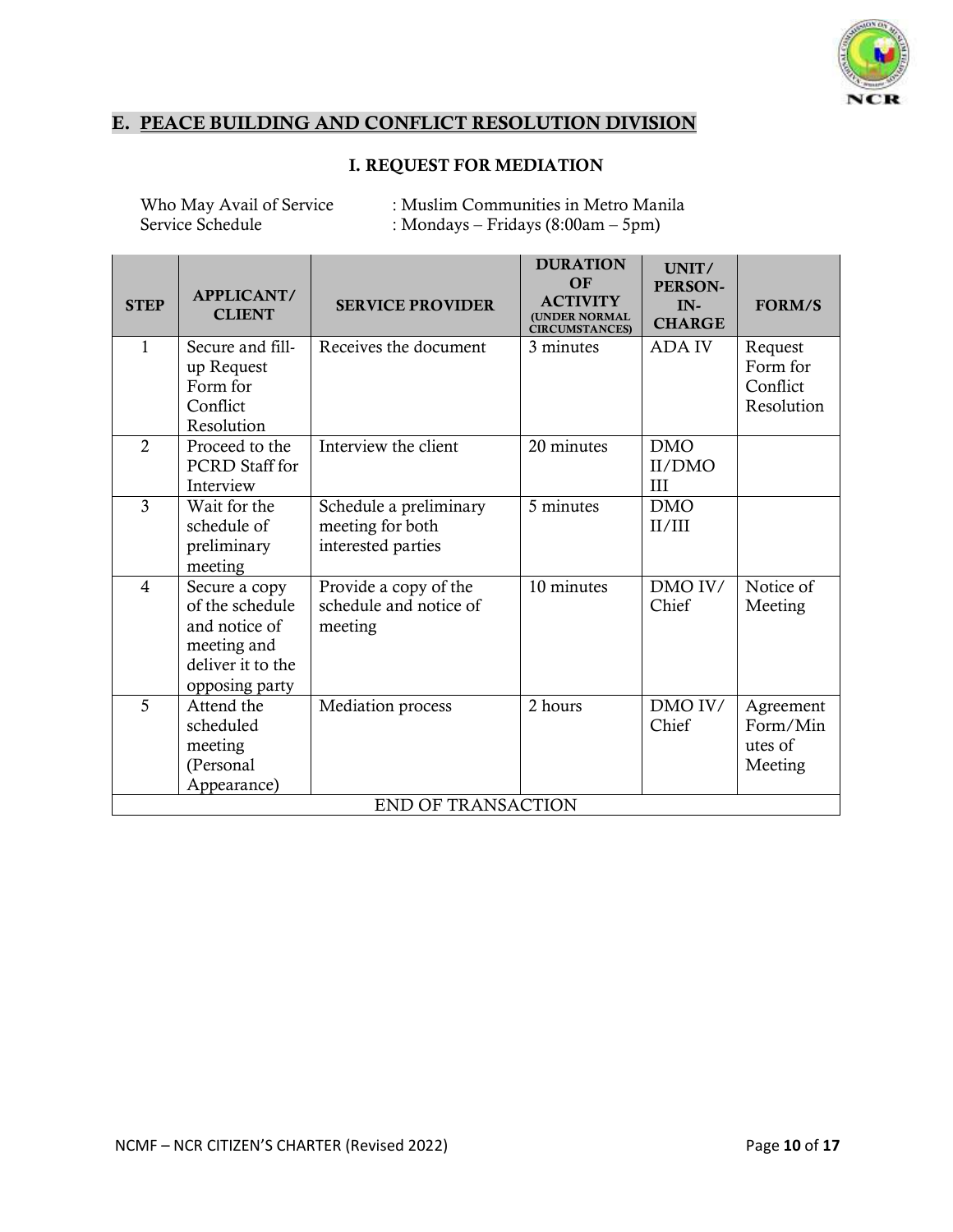

## F. ADMINISTRATIVE AND FINANCE DIVISION

## I. MEDICAL SERVICES

Who May Avail of Service : NCMF – NCR Personnel<br>Service Schedule : Mondays – Fridays (8:00a : Mondays – Fridays (8:00am – 5pm)

| <b>STEP</b>    | APPLICANT/<br><b>CLIENT</b>                                                                                        | <b>SERVICE PROVIDER</b>                                                                                                                                                         | <b>DURATION</b><br><b>OF</b><br><b>ACTIVITY</b><br>(UNDER NORMAL<br><b>CIRCUMSTANCES)</b> | UNIT/<br>PERSON-<br>IN-<br><b>CHARGE</b> | <b>FORM/S</b> |
|----------------|--------------------------------------------------------------------------------------------------------------------|---------------------------------------------------------------------------------------------------------------------------------------------------------------------------------|-------------------------------------------------------------------------------------------|------------------------------------------|---------------|
| 1              | Inform the<br>nurse for the<br>need of<br>consultation                                                             | Medical Staff (Nurse) will<br>get the record.<br>*All patient information<br>shall be strictly private<br>and confidential.                                                     | 2 minutes                                                                                 | Nurse                                    |               |
| $\overline{2}$ | Vital signs will<br>be taken:<br>1.Blood<br>pressure<br>2. Temperature<br>3. Heart rate<br>4. Height and<br>weight | Nurse must explain the<br>rationale of every<br>procedure to the client.<br>Medical Record will be<br>handed over to the<br>Medical Doctor for<br>review.                       | 5 minutes                                                                                 | Nurse                                    |               |
| $\overline{3}$ |                                                                                                                    | Medical Doctor will<br>Review the Medical<br>Record.                                                                                                                            | 2 minutes                                                                                 | Medical<br>Doctor                        |               |
| $\overline{4}$ |                                                                                                                    | <b>Interview and Assessment</b><br>between Client and<br>Medical Doctor. This<br>includes chief complaint,<br>physical examination,<br>laboratory/x-ray results if<br>relevant. | 5-10 minutes                                                                              | Medical<br>Doctor                        |               |
| 5              |                                                                                                                    | Treatment plan will be<br>discussed, presumptive or<br>definitive diagnosis will be<br>stated and scheduling of<br>return appointment if<br>needed.                             | 5-10 minutes                                                                              | Medical<br>Doctor                        |               |
| 6              | Receives the<br>Medical<br>prescription/<br>Medical<br>Certificates or<br>Medical<br>Referrals                     |                                                                                                                                                                                 | 2 minutes                                                                                 | Medical<br>Doctor                        |               |
| $\overline{7}$ | Signs the<br>logbook                                                                                               | Records the transaction in<br>the logbook.<br>END OF TRANSACTION                                                                                                                | 1 minute                                                                                  | <b>Nurse</b>                             |               |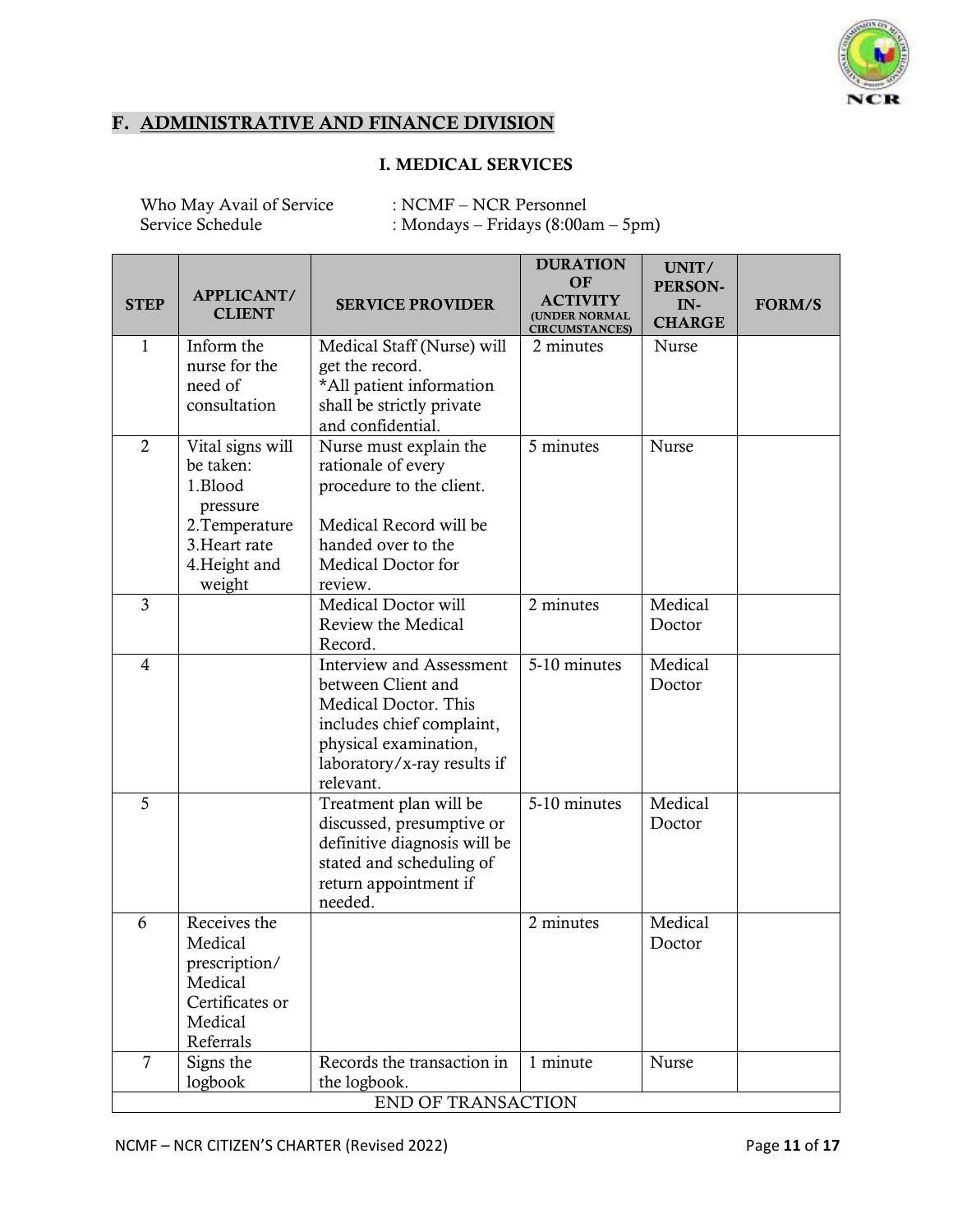

#### II. APPLICATION FOR LEAVE

Who May Avail of Service : NCMF – NCR Personnel<br>Service Schedule : Mondays – Fridays (8:00a : Mondays – Fridays  $(8:00am - 5pm)$ 

| <b>STEP</b>    | APPLICANT/<br><b>CLIENT</b>                                             | <b>SERVICE PROVIDER</b>                                                                                | <b>DURATION</b><br>OF<br><b>ACTIVITY</b><br>(UNDER NORMAL<br><b>CIRCUMSTANCES)</b> | UNIT/<br><b>PERSON-</b><br>IN-<br><b>CHARGE</b> | <b>FORM/S</b>            |
|----------------|-------------------------------------------------------------------------|--------------------------------------------------------------------------------------------------------|------------------------------------------------------------------------------------|-------------------------------------------------|--------------------------|
| $\mathbf{1}$   | Secures the<br>form from the<br>Personnel Unit                          | Provides the form.                                                                                     | 2 minutes                                                                          | <b>ADA</b>                                      | Application<br>for Leave |
| $\overline{2}$ | Accomplishes<br>the form in<br>duplicate.                               |                                                                                                        | 5 minutes                                                                          | <b>ADA</b>                                      |                          |
| $\overline{3}$ | Submits the<br>forms.                                                   | Receives and reviews the<br>accomplished forms.<br><b>Forwards to Personnel</b><br>Unit for signature. | 5 minutes                                                                          | <b>ADA</b>                                      |                          |
| $\overline{4}$ |                                                                         | Verifies the data from the<br>office records and signs.<br>Forwards to CADOF for<br>approval.          | 5 minutes                                                                          | <b>ADOF V</b><br>Personnel<br>Officer           |                          |
| 5              | Reviews the data and<br>signs.<br>Recommends to DIR IV<br>for approval. |                                                                                                        | 5 minutes                                                                          | <b>CADOF</b>                                    |                          |
| 6              |                                                                         | DIR IV approves.                                                                                       | 2 minutes                                                                          | DIR IV                                          |                          |
| $\overline{7}$ |                                                                         | Releases the approved<br>form to the requesting<br>employee.                                           | 1 minute                                                                           | <b>ADA</b>                                      |                          |
| 8              | Receives the<br>document and<br>signs the<br>logbook.                   | Records the transaction in<br>the logbook.                                                             | 1 minute                                                                           | <b>ADA</b>                                      |                          |
|                |                                                                         | <b>END OF TRANSACTION</b>                                                                              |                                                                                    |                                                 |                          |

#### III. REQUEST FOR SERVICE RECORD, CERTIFICATE OF EMPLOYMENT, COMPENSATION AND LAST SALARY RECEIVED

Who May Avail of Service : NCMF – NCR Personnel<br>Service Schedule : Mondavs – Fridavs (8:00a : Mondays – Fridays  $(8:00am - 5pm)$ 

| <b>STEP</b> | <b>APPLICANT/</b><br><b>CLIENT</b>             | <b>SERVICE PROVIDER</b> | <b>DURATION</b><br>$\Omega$ F<br><b>ACTIVITY</b><br>(UNDER NORMAL<br><b>CIRCUMSTANCES)</b> | UNIT/<br>PERSON-<br>$IN-$<br><b>CHARGE</b> | <b>FORM/S</b>   |
|-------------|------------------------------------------------|-------------------------|--------------------------------------------------------------------------------------------|--------------------------------------------|-----------------|
|             | Secures the<br>form from the<br>Personnel Unit | Provides the form.      | 2 minutes                                                                                  | <b>ADA</b>                                 | Request<br>Form |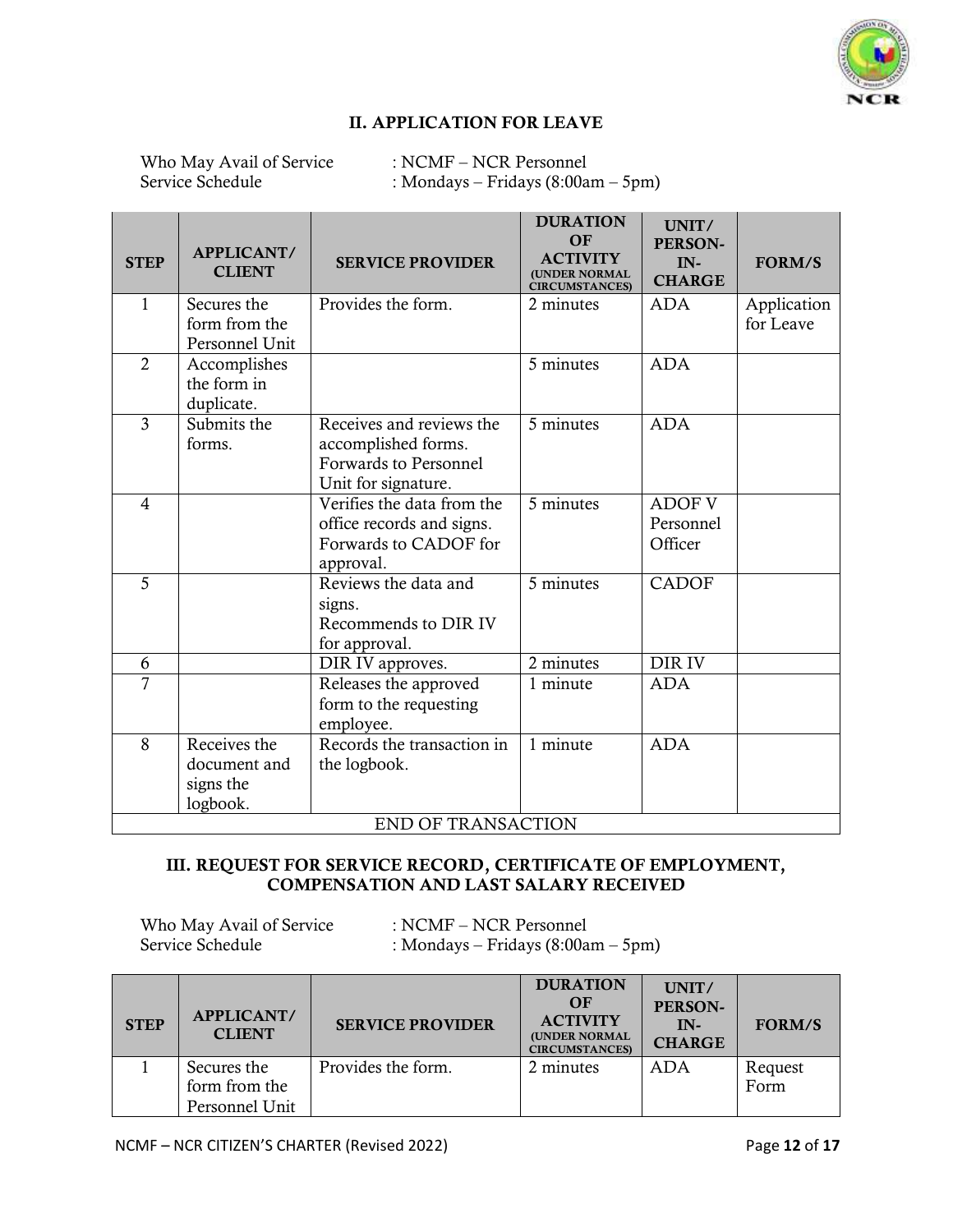

| $\overline{2}$ | Accomplishes                                          |                                                                                                                                                                                                                                                   | 5 minutes  | <b>ADA</b>                            |
|----------------|-------------------------------------------------------|---------------------------------------------------------------------------------------------------------------------------------------------------------------------------------------------------------------------------------------------------|------------|---------------------------------------|
| $\overline{3}$ | the form.<br>Submits the<br>forms.                    | Receives and reviews the<br>accomplished forms.<br>Updates the service record<br>of the requesting<br>employee.<br>If data are proper and in<br>order, prints the document<br>and signs his/her initials.<br>Forwards to ADOF V for<br>signature. | 15 minutes | <b>ADA</b>                            |
| $\overline{4}$ |                                                       | Verifies the data from the<br>office records and signs.<br>Forwards to CADOF for<br>approval.                                                                                                                                                     | 5 minutes  | <b>ADOF V</b><br>Personnel<br>Officer |
| 5              |                                                       | Reviews the data and<br>signs.<br>Recommends to DIR IV<br>for approval.                                                                                                                                                                           | 5 minutes  | <b>CADOF</b>                          |
| 6              |                                                       | DIR IV approves.                                                                                                                                                                                                                                  | 2 minutes  | DIR IV                                |
| 7              |                                                       | Releases the approved<br>form to the requesting<br>employee.                                                                                                                                                                                      | 1 minute   | <b>ADA</b>                            |
| 8              | Receives the<br>document and<br>signs the<br>logbook. | Records the transaction in<br>the logbook.<br><b>END OF TRANSACTION</b>                                                                                                                                                                           | 1 minute   | <b>ADA</b>                            |

#### IV. REQUEST FOR PURCHASE OF SUPPLIES FOR DIRECT PAYMENT TRANSACTIONS / REIMBURSEMENT OF OFFICIAL EXPENSES

Who May Avail of Service : NCMF – NCR Personnel<br>Service Schedule : Mondays – Fridays (8:00a : Mondays – Fridays  $(8:00am - 5pm)$ 

| <b>STEP</b>                 | <b>APPLICANT/</b><br><b>CLIENT</b> | <b>SERVICE PROVIDER</b>  | <b>DURATION</b><br>OF<br><b>ACTIVITY</b><br><b>(UNDER NORMAL</b><br><b>CIRCUMSTANCES</b> ) | UNIT/<br>PERSON-<br>$IN-$<br><b>CHARGE</b> | <b>FORM/S</b> |
|-----------------------------|------------------------------------|--------------------------|--------------------------------------------------------------------------------------------|--------------------------------------------|---------------|
|                             | Provides the                       | Receives the<br>document | 1 minute                                                                                   | <b>ADA</b>                                 | Purchase      |
|                             | Purchase                           | and assigns PR Number.   |                                                                                            |                                            | Request       |
|                             | Request Form/                      |                          |                                                                                            |                                            | Form /        |
|                             | Summary of                         |                          |                                                                                            |                                            | Summary       |
|                             | Expenses and                       |                          |                                                                                            |                                            | of            |
|                             | submits to                         |                          |                                                                                            |                                            | Expenses      |
|                             | Accounting                         |                          |                                                                                            |                                            |               |
|                             | Unit                               |                          |                                                                                            |                                            |               |
| $\mathcal{D}_{\mathcal{L}}$ | Provides and                       | Receives all supporting  | 10 minutes                                                                                 | ADA                                        |               |
|                             | submits all the                    | documents.               |                                                                                            |                                            |               |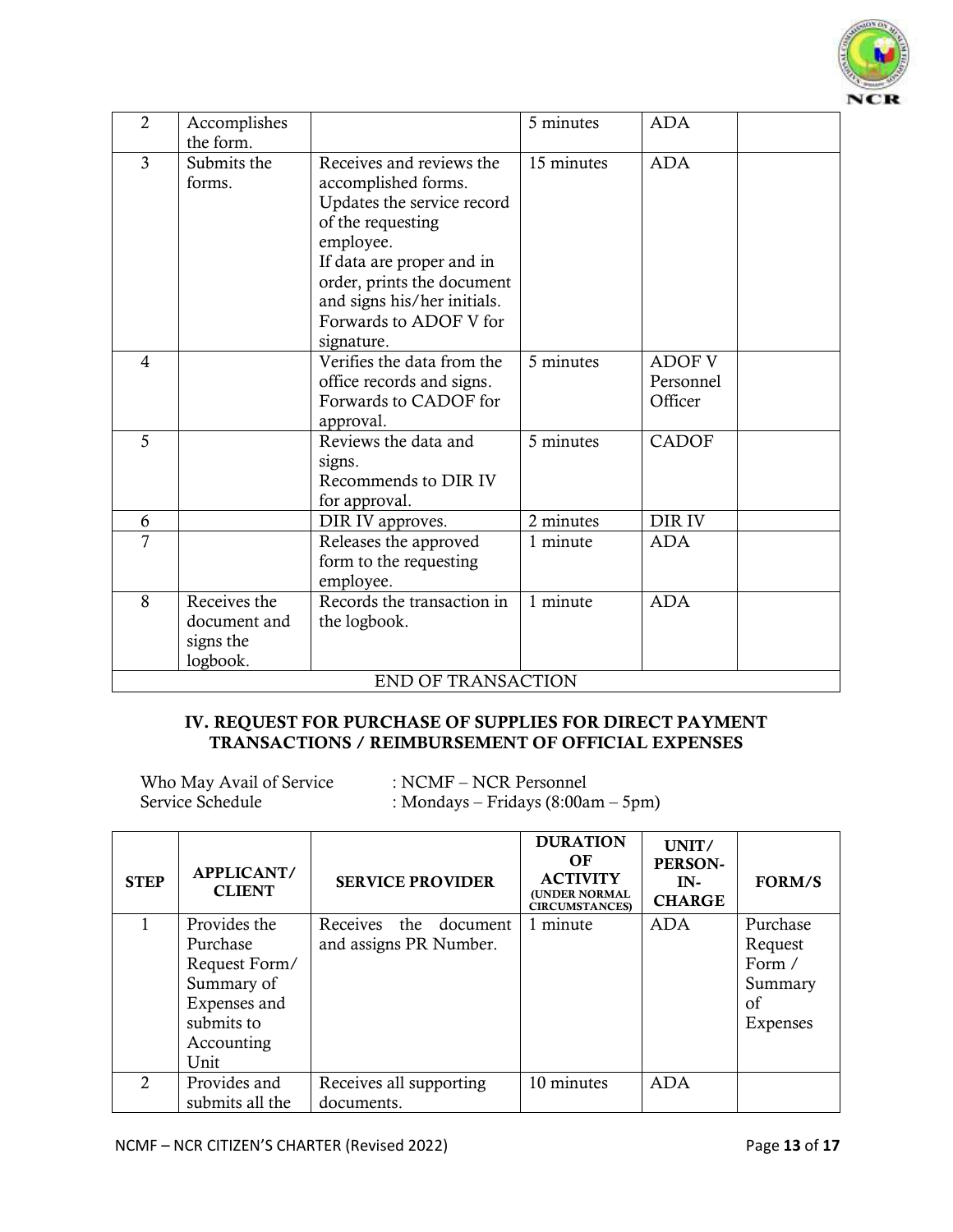

|                           | required      | Forwards to the Budget      |                     |                   |            |  |
|---------------------------|---------------|-----------------------------|---------------------|-------------------|------------|--|
|                           | documents for | Unit.                       |                     |                   |            |  |
|                           | processing.   |                             |                     |                   |            |  |
| 3                         |               | Approves the budgetary      | 10 minutes          | <b>ADOF V</b>     | Obligation |  |
|                           |               | requirements.               |                     | <b>Budget</b>     | Request    |  |
|                           |               | Forwards to Accounting      |                     | Officer           | and Status |  |
|                           |               | Unit.                       |                     |                   |            |  |
| 4                         |               | Checks the availability of  | 10 minutes          | ACCT <sub>3</sub> | Disburse-  |  |
|                           |               | cash and completeness of    |                     | Accoun-           | ment       |  |
|                           |               | supporting documents.       |                     | tant              | Voucher    |  |
|                           |               | Forwards to CADOF.          |                     |                   |            |  |
| 5                         |               | Certifies the necessity and | 5 minutes           | <b>CADOF</b>      |            |  |
|                           |               | legality of disbursement.   |                     |                   |            |  |
|                           |               | Forwards to DIR IV.         |                     |                   |            |  |
| 6                         |               | DIR IV approves.            | 2 minutes<br>DIR IV |                   |            |  |
| 7                         |               | Prepares and processes the  | 5 minutes           | ADOF <sub>3</sub> | Check      |  |
|                           |               | documents for payment.      |                     | Cashier           |            |  |
| 8                         |               | DIR IV signs.               |                     | DIR IV            |            |  |
| 9                         | Receives the  | Releases the check          | 2 minutes           | ADOF <sub>3</sub> |            |  |
|                           | check payment |                             |                     | Cashier           |            |  |
|                           | and signs the |                             |                     |                   |            |  |
|                           | Voucher       |                             |                     |                   |            |  |
| <b>END OF TRANSACTION</b> |               |                             |                     |                   |            |  |

#### *Feedback Mechanism:*

Please let us know how well we have served you by:

- a. Accomplishing our Client Satisfaction and Feedback Form *(see ANNEX B for the form)* and submitting it to the Information and Help Desk;
- b. Sending your feedback via e-mail at [ncmfncr2010@gmail.com](mailto:ncmfncr2010@gmail.com);
- c. Calling us through our landline no. (02) 8511 7645; or
- d. Visiting our office and talking to our Officers of the Day at 3/F Bookman Bldg. 373 Quezon Ave., Brgy. Lourdes, Quezon City.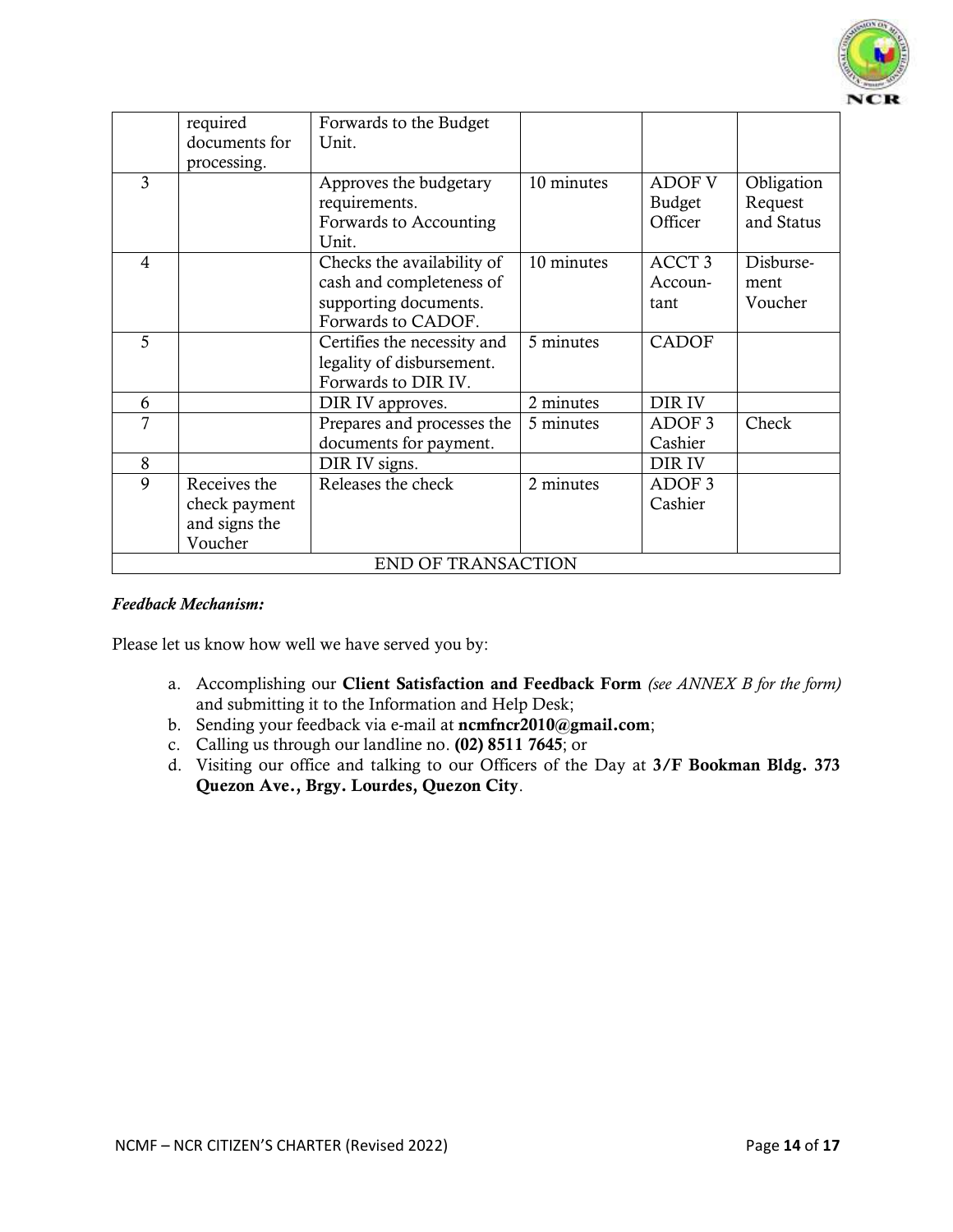

# **DIRECTORY**

#### MITO-ON M. IBRA

DIR IV Regional Director email address: [mitz\\_ibra@yahoo.com](mailto:mitz_ibra@yahoo.com)

## ALFARAH A. ADIONG, *CPA*

CADOF Chief, Administrative and Finance email address: [aaadiong@ncmf.gov.ph](mailto:aaadiong@ncmf.gov.ph)

ALI C. MARUHOM, JR. DMO V Chief, Peace Building and Conflict Resolution email address: [alimaruhom76@gmail.com](mailto:alimaruhom76@gmail.com)

MA. LINA U. BATACAN DMO V Chief, Socio-Economic Development email address: linabatacan@gmail.com

#### Atty. MAMARICO L. SANSARONA

ATTY V Chief, Legal Affairs email address: [attyrikki@yahoo.com](mailto:attyrikki@yahoo.com)

## Dr. ESMAEL A. ABDUL

DMO V Chief, Cultural Affairs email address: eaabdul@ncmf.gov.ph

## NENA M. BALINDONG

DMO IV Acting Chief, Settlement email address: nena06balindong@gmail.com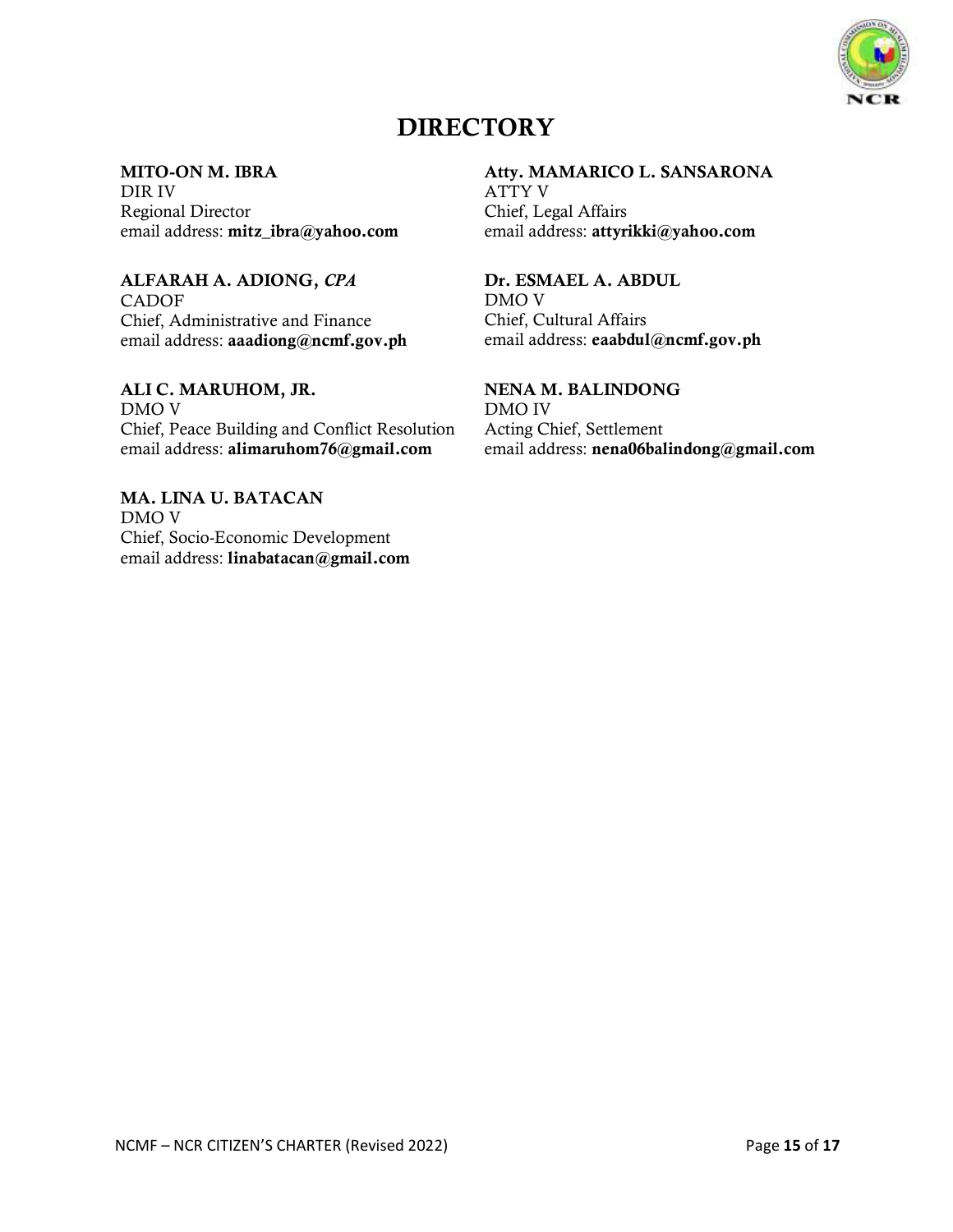

# NCMF-NCR ORGANIZATIONAL CHART

*(As of January 31, 2022)*









ANNEX A